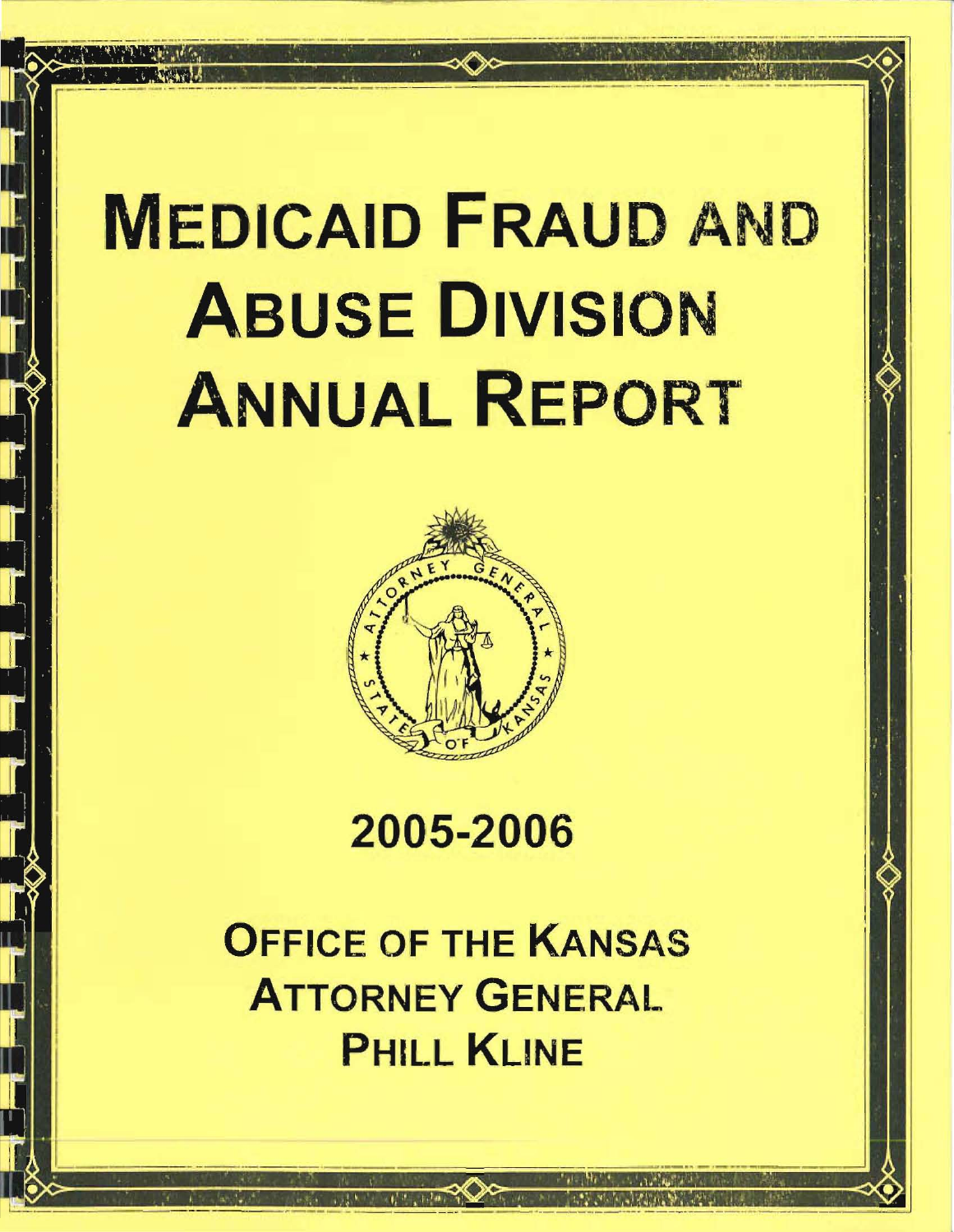# KANSAS ATTORNEY GENERAL MEDICAID FRAUD CONTROL UNIT

## 2005-2006 ANNUAL REPORT

The Medicaid Fraud and Abuse Division of the Kansas Attorney General's Office is the Medicaid Fraud Control Unit for the State of Kansas. (Kansas Statutes Annotated 21-3852). This annual report covers the reporting period of July 1, 2005 through June 30,2006, and provides the information required by 42 C.F .R. § 1007.17. It is submitted in conjunction with the re-certification questionnaire requested by the Office of Inspector General.

## (a) The number of investigations initiated and the number completed or closed, categorized by type of provider are:

..

an<br>Barat dan Ka

 $\frac{1}{2}$ 

..

..

..

..

..

..

•<br>•<br>•

•<br>•<br>•

•

•<br>•<br>•

•<br>•<br>•

| Provider                             | <b>Initiated Cases</b> | <b>Closed Cases</b> |
|--------------------------------------|------------------------|---------------------|
| <b>Nursing Facilities</b><br>1.      | 0                      | l                   |
| 2.<br>Hospitals                      | 1                      | 1                   |
| Other Institutions<br>3.             | $\ddot{0}$             | $\bf{0}$            |
| Substance Abuse/Rehab Ctr.<br>4.     | $\theta$               | 1                   |
| Free Standing Clinic<br>5.           | $\boldsymbol{0}$       | 0                   |
| <b>Other Facilities</b><br>6.        | $\theta$               | 4                   |
| MD/DO<br>7.                          | $\theta$               | 3                   |
| Dentists<br>8.                       | ţ                      | 0                   |
| Chiopractor<br>9.                    | $\theta$               | 0                   |
| Podiatrist<br>10.                    | Ű                      | 0                   |
| OD/Optamologist<br>11.               | $\ddot{\text{o}}$      | 0                   |
| Psychiatrists<br>12.                 | $\hat{0}$              | 0                   |
| Other Practioners<br>13.             | 0                      | 1                   |
| 14.<br>Pharmacy                      | 8                      | 5                   |
| 15.<br><b>DME</b>                    | 4                      | Ť                   |
| 16.<br>Lab                           | $\mathbf 0$            | 0                   |
| Transportation<br>17.                | 5                      | 1                   |
| Home Health Care<br>18.              | 50                     | 19                  |
| X-Ray/Imaging<br>19.                 | $\bf{0}$               | $\theta$            |
| Psychologist<br>20.                  | $\hat{0}$              | $\theta$            |
| Other Medical Support<br>21.         | $\theta$               | $\bf{0}$            |
| Pre-Paid Health<br>22.               | 0                      | 0                   |
| Patient Abuse/Neglect<br>23.         | 10                     | 8                   |
| Theft/Misuse of Patient Funds<br>24. | 5                      | $\overline{2}$      |
| Other/Activity<br>25.                | 4                      | ĺ                   |
| <b>TOTAL</b>                         | 88                     | 48                  |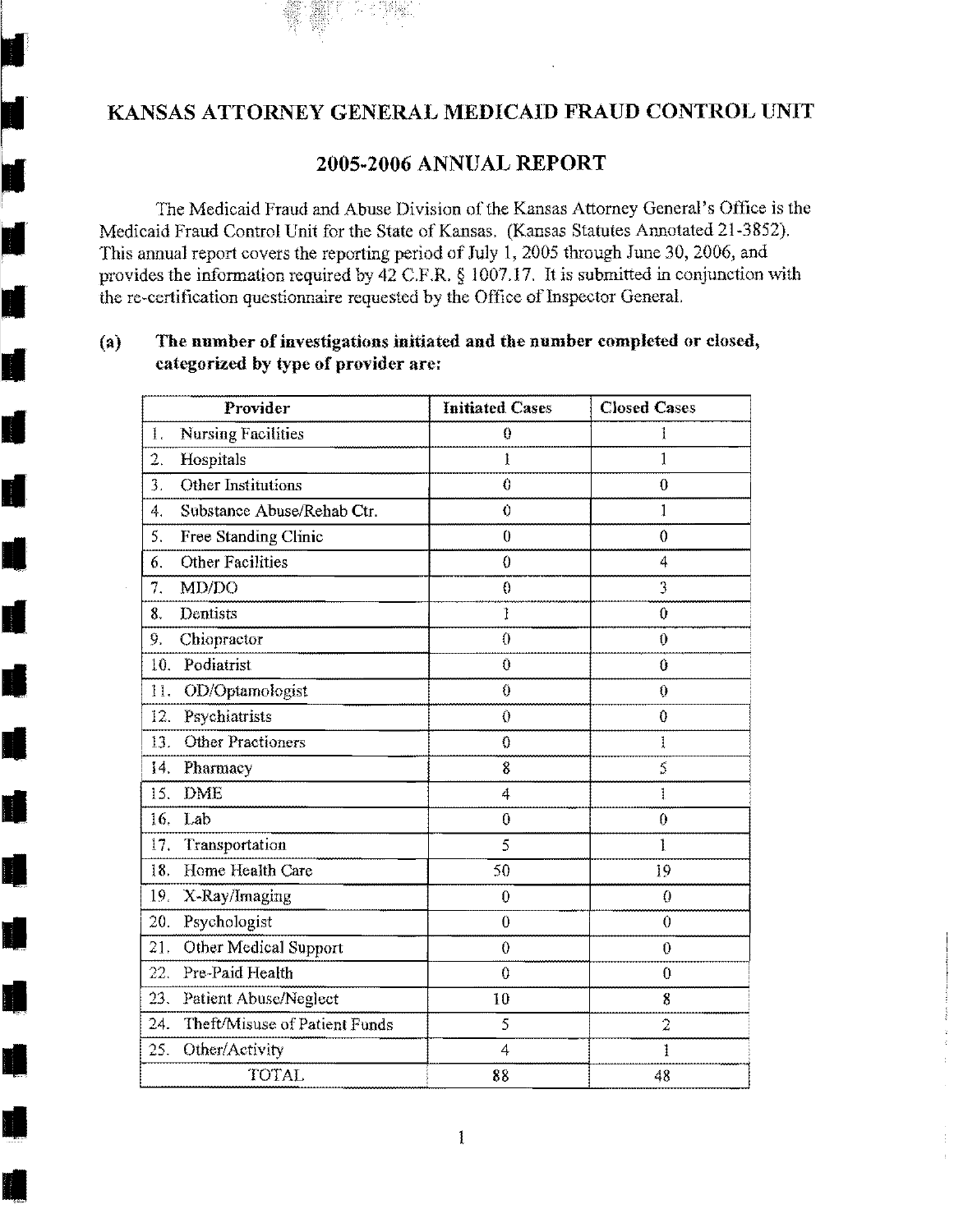| Open Cases as of 07/01/2005        | 153  |
|------------------------------------|------|
| Add: Cases Initiated During Period | 88.  |
| Less: Cases Closed/Completed       | (48) |
| Open Cases as of 06/30/2006        | 193  |

(b)

 $\blacksquare$ 

!

1 •

•

•

•

•

•

..

**.**<br>• ال

..

..

 $\frac{1}{\sqrt{2}}$ 

•

 $\mathbf{r}$ 

•

 $\mathbf{r}$ 

•

..

# Number of cases prosecuted or referred for prosecution:

10

#### Number of cases finally resolved and tbeir outcomes:

- 16 Sixteen convicted by pleas of guilty or no contest.
- 1 Acquitted on six of eight charges. The jury hung on the remainder. ( The Unit will seek to re-try the defendant on the two charges on which the jury was unable to reach verdicts.)

Number of cases investigated but not prosecuted or referred for prosecution because of insufficient evidence:

15

#### (c) Number of complaints received regarding abuse and neglect of patients in health care facilities:

4,075

Every complaint received by the Kansas Department of Aging (formerly the Kansas Department of Health and Environment) regarding abuse and neglect in healthcare facilities and from consumers or the public is reviewed.

#### Number of such complaints investigated by the Unit:

5

#### Number of complaints referred to other state agencies: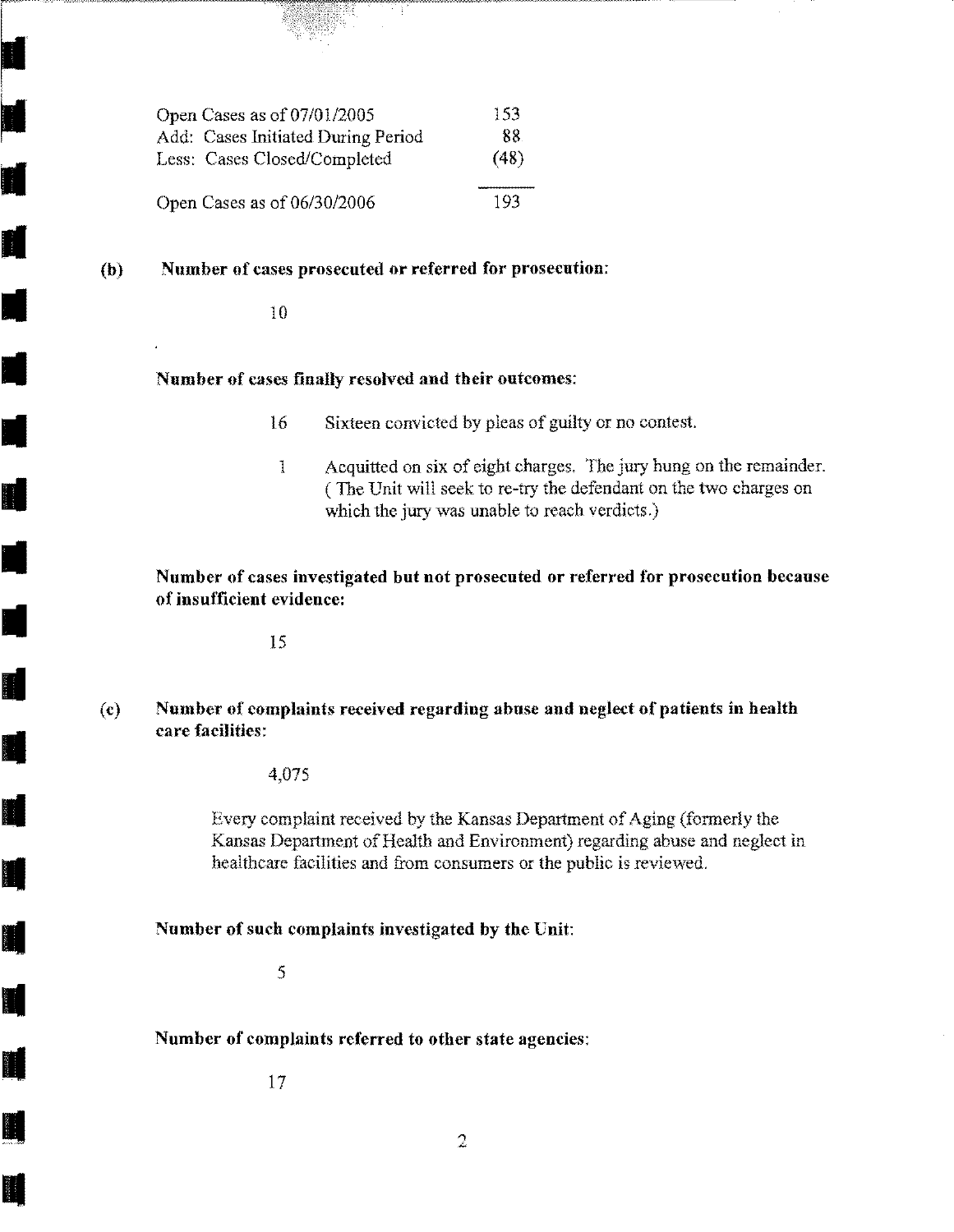(d) Number of recovery actions initiated by the Unit:

 $\theta$ 

#### Number of recovery actions referred to another agency:

26

 $\blacksquare$ 

 $\begin{bmatrix} \mathcal{L} \mathcal{L} \mathcal{L} \mathcal{L} \mathcal{L} \mathcal{L} \mathcal{L} \mathcal{L} \mathcal{L} \mathcal{L} \mathcal{L} \mathcal{L} \mathcal{L} \mathcal{L} \mathcal{L} \mathcal{L} \mathcal{L} \mathcal{L} \mathcal{L} \mathcal{L} \mathcal{L} \mathcal{L} \mathcal{L} \mathcal{L} \mathcal{L} \mathcal{L} \mathcal{L} \mathcal{L} \mathcal{L} \mathcal{L} \mathcal{L} \mathcal{L} \mathcal{L} \mathcal{L} \mathcal{L} \mathcal{$ 

•

•

 $\begin{bmatrix}\n\text{space} \\
\text{space}\n\end{bmatrix}$ 

•

 $\frac{1}{\sqrt{1+\left(\frac{1}{\sqrt{1+\left(\frac{1}{\sqrt{1+\left(\frac{1}{\sqrt{1+\left(\frac{1}{\sqrt{1+\left(\frac{1}{\sqrt{1+\left(\frac{1}{\sqrt{1+\left(\frac{1}{\sqrt{1+\left(\frac{1}{\sqrt{1+\left(\frac{1}{\sqrt{1+\left(\frac{1}{\sqrt{1+\left(\frac{1}{\sqrt{1+\left(\frac{1}{\sqrt{1+\left(\frac{1}{\sqrt{1+\left(\frac{1}{\sqrt{1+\left(\frac{1}{\sqrt{1+\left(\frac{1}{\sqrt{1+\left(\frac{1}{\sqrt{1+\left(\frac{1}{\sqrt{1+\left(\frac{1}{\sqrt{1+\left$ 

 $\frac{1}{\sqrt{2}}$ 

 $\begin{bmatrix} \mathbf{r} & \mathbf{r} \\ \mathbf{r} & \mathbf{r} \end{bmatrix}$ 

 $\mathcal{L}$ 

 $\mathbf{r}$ 

•

 $\mathbf{r}$ 

•

#### Total amount of overpayments identified by the Unit:

For this reporting period the unit identified, and referred to the single state Medicaid agency, matters of apparent overpayments but left the determination of the amount up to the single state agency.

#### Total amount of overpayments actually collected by the Unit:

\$ 427,871.06 (This number includes both the federal and state shares of global settlements pursued in conjunction with the National Association of Medicaid Fraud Control Units, but does not include any penalties, attorneys fees or costs recovered in those settlements.

#### (e) Number of recovery actions initiated by the state Medicaid agency under its agreement with the unit:

The state Medicaid agency during this reporting period was the Division of Health Policy and Finance.

The unit has no way of independently tracking the number of actions initiated by the Division of Health Policy and Finance, and must rely on the information provided to us by that agency.

For this reporting period, no recovery actions were reported as having been initiated by the state Medicaid agency under its agreement with the unit.

# Total amount of overpayments actually collected by the state Medicaid agency under this agreement:

The state Medicaid agency during this reporting period was the Division of Health Policy and Finance.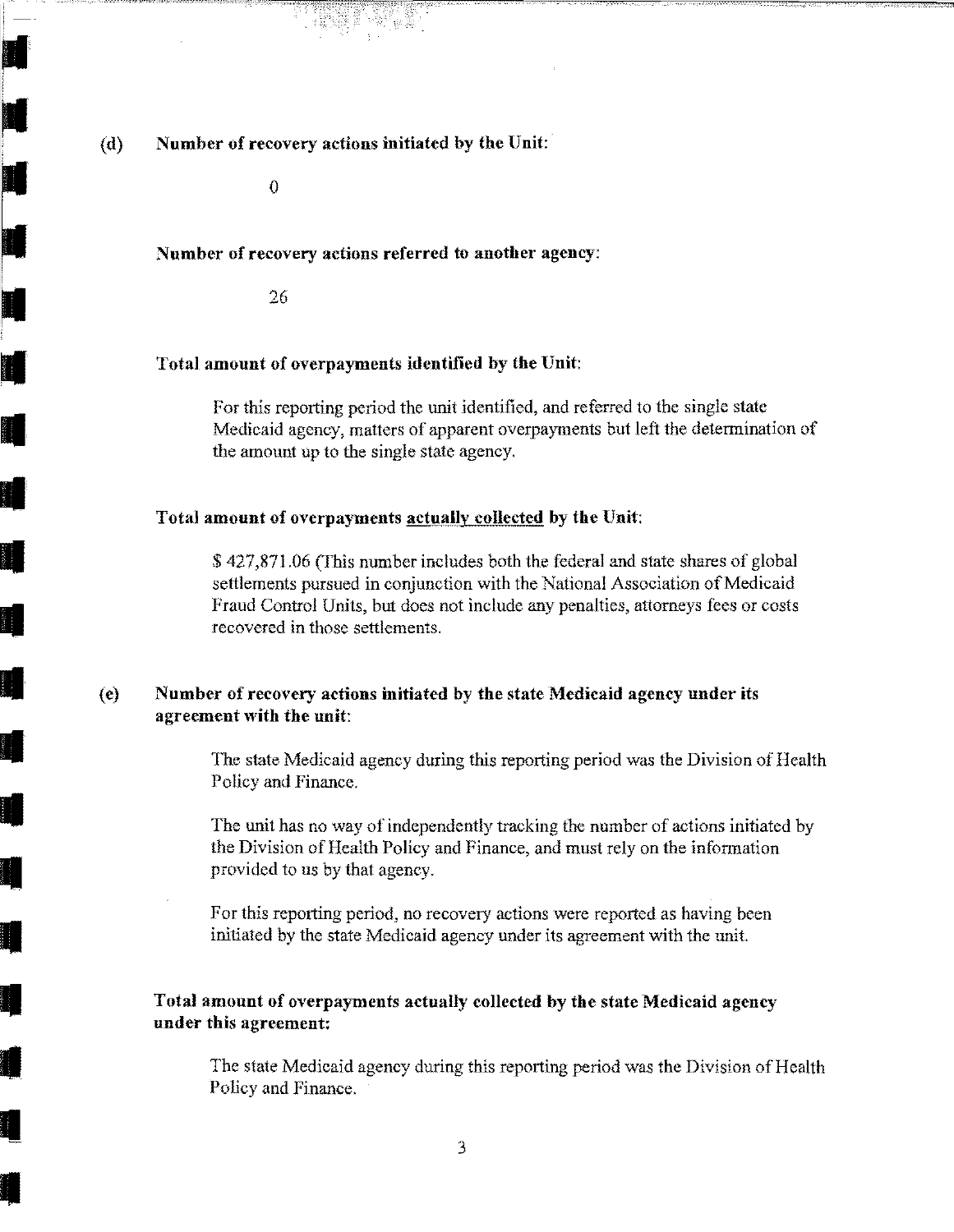The unit has no way of independently tracking the overpayments actually collected by the Division of Health Policy and Finance, and must rely on the information provided to us by that agency.

For this reporting period, \$ 28,430.68 in overpayments was reported as having actually becn collected by the state Medicaid agency under its agreement with the unit.

#### **(t) Projections:**

•

•

•

•

•

•

•

**.**<br>•

•

•

•

 $\mathbf{r}$ 

•

 $\frac{1}{2}$ 

•

•

•

•

**••** 

In the last anuual report it was projected that the more aggressive attitude of the current staff of the Medicaid Fraud Control Unit, which is more in line with the Attorney General's plan of vigilantly prosecuting fraud and abuse in the system and cracking down to the fullest extent of the law, coupled with an increase in staffing would continue to significantly improve the effectiveness of the unit. Although the anticipated increase in staffing did not occur, the Unit's statistics show that the projection as to the effectiveness of the Unit was accurate.

The Unit has been operating for several years with only two attorneys while the third attorney on staff has been on active military duty. The third attorney's active service is terminating and she has expressed her intention to return to the Unit as early as August 1, 2006. Furthermore, our FY2007 budget request includes a request to add another investigator.

During this reporting period, the Kansas Legislature passed a bill which created within the Office of the Attorney General, the "Abuse, Neglect and Exploitation of Persons with Disabilities Unit." The unit will be separate from the Medicaid Fraud Control Unit and will not be funded in any part by the grant to the MFCU. The new unit will work in partnership with the agency in Kansas which is designated under federal law and by the Governor as the state protection and advocacy agency. The jurisdiction of this new unit in abuse, neglect, and exploitation matters will overlap, but will be more broad than the jurisdiction of the Medicaid Fraud Control Unit. The new unit is not yet fully operational. It is anticipated that for FY2007 the impact of the new unit on the abuse cases that the Medicaid Fraud Control Unit investigates and prosecutes will be minimal. Protocols for the coordination of the efforts of the new unit and the MFCU will be discussed just as soon as the new unit is operational.

The current Attorney General of the State of Kansas is running for re-election. Neither the current Attorney General nor his challenger have opposition in the state primary election scheduled for August 1,2006. The identity of the Attorney General for the next four year term commencing on January 8, 2007 will be decided in the state general election on November 7, 2006.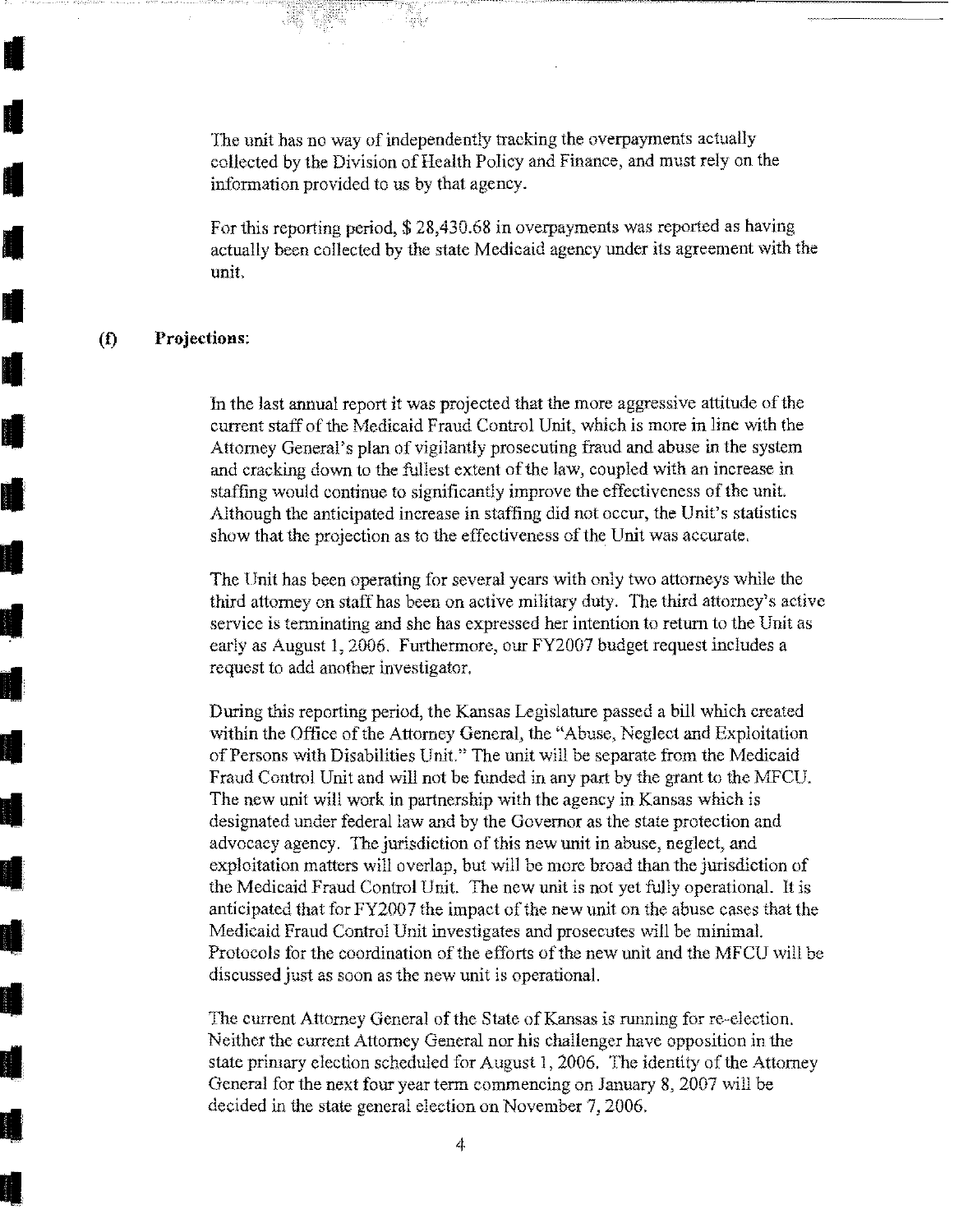Because the philosophy and vision of the current Attorney General are known, we project that under his continued leadership the Unit and its effectiveness will continue to improve. The other candidate for the office of the Attorney General is also a prosecutor; and while the Unit has not had an opportunity to discuss with him his philosophy regarding our mission or his vision for the Unit we anticipate that he would fully support our efforts.

#### (g) **Costs incurred by the Unit:**

 $\frac{1}{2}$ 

•

 $\mathbf{r}$ 

•

 $\sum_{i=1}^{n}$ 

•

**.**<br>•

**it** 

**it** 

**It** 

**••** 

**Ii** 

 $\frac{1}{\sqrt{2}}$ 

 $\sum_{i=1}^{n}$ 

•

It

It also

| \$728,436 | Total federal and state direct costs during this reporting period. |
|-----------|--------------------------------------------------------------------|
| \$89,954  | Total federal $\&$ state indirect costs during the period          |
| \$818,390 | <b>Total Costs</b>                                                 |

#### (h) **Evaluation narrative of the Unit's performance during the period of time covered by this report:**

During this reporting period the number of active investigators and attorneys remained constant. Also during this reporting period one attorney and one investigator were out of the office preparing for and assisting in the prosecution of a major case for approximately a month. In addition we are working at least two major fraud cases involving millions of dollars. Notwithstanding those facts, as shown by paragraphs (a) and (b) above, the investigative case load increased by 40 and the number of cases resolved also increased. Those numbers are a reflection of the skill, dedication and passion of the members of the unit.

The overall performance of the unit could be improved by additional staff, stronger legislative tools, and a better relationship between the unit and the single state Medicaid agency. As mentioned in the Projection section, we expect to be back to a full staff of attorneys very soon and our FY2007 budget request includes a request to add another investigator.

Several legislative initiatives proposed by the Unit to the Kansas Legislature were passed during this reporting period. One of the new laws provides for the forfeiture of assets derived from fraudulent Medicaid billings. The legislature also strengthened our investigative tools by amendments to our obstruction of justice laws. Our efforts to obtain a civil false claims act were unsuccessful. We supported a bill to create an office of an inspector general to oversee the administration of the Medicaid program. The legislature approved funding for an inspector general to be appointed by the Kansas Attorney General for a term to begin in January 2007.

While the relationship of the unit and the fiscal intermediary (which makes up most of SURS) is good, the relationship with the single state Medicaid agency remained strained. It seems that the employees of the fiscal intermediary, while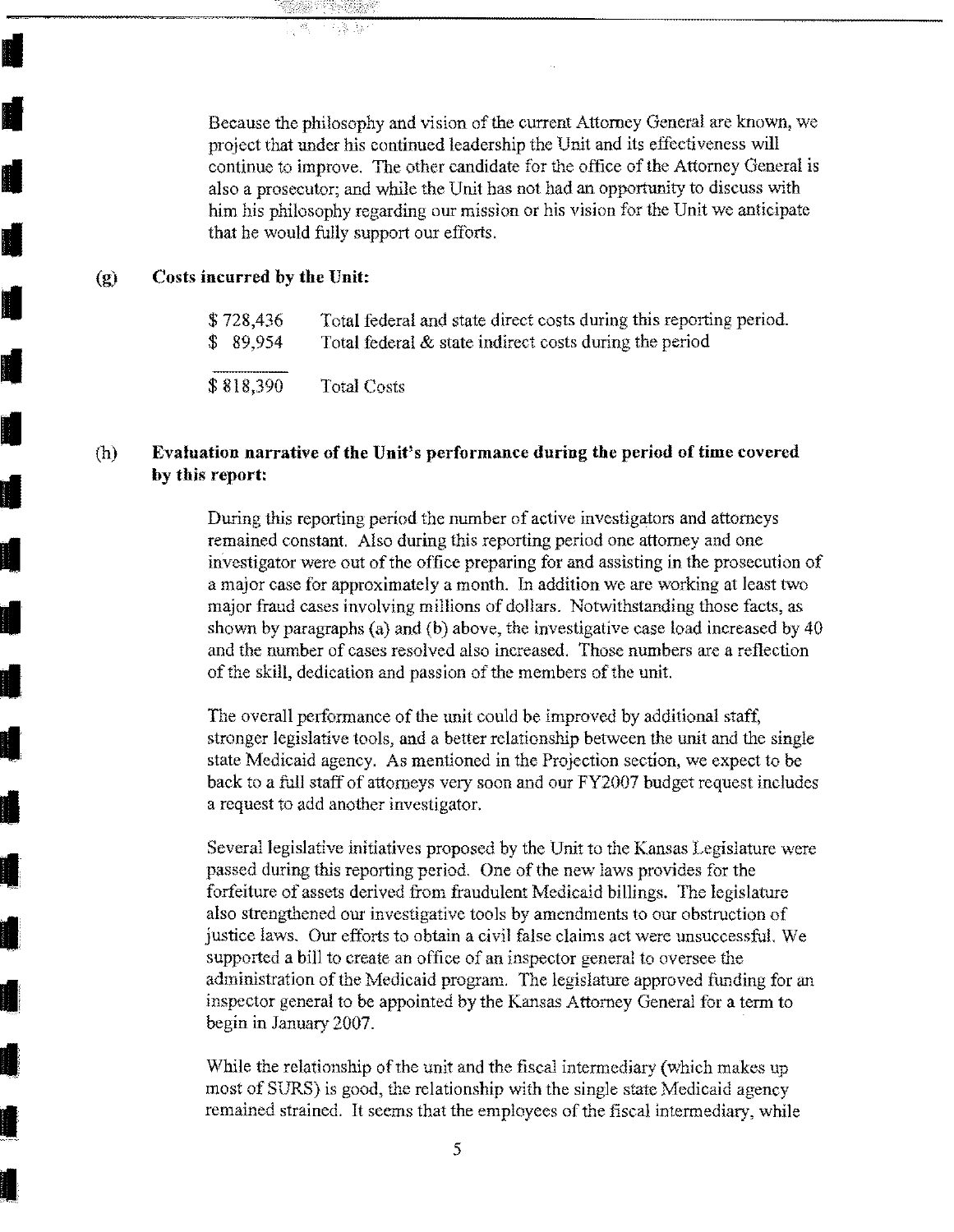dedicated to the mission of protecting the integrity of the Medicaid program, are under the direction and control of certain individuals within the single state Medicaid agency who appear to be more interested in maintaining good relationships with certain providers, even if that puts the program integrity at risk. As of July 1, 2006 the responsibility for the administration of the Medicaid program was transferred to the newly created Health Policy Authority, made up of nine-members, including a retired regional administrator for Centers for Medicare and Medicaid Services.

~-...•... --.~.--...... --.~.--... ~-

i**i** 

II

**i** 

**ii** 

**ii** 

i**j** 

**ij** 

**il** 

•

 $\mathcal{L}^{\text{max}}_{\text{max}}$ 

I

I

It is hoped that with the assistance of the Inspector General we will be able to convince the new Health Policy Authority that it needs to implement a change in philosophy that would require all providers and program administrators to strictly comply with federal laws and regulations and with all program requirements. Such a change in policy would assist the MFCU in its recovery efforts and increase the effectiveness of the fiscal intermediary and the SURS function, resulting in a greater protection of the integrity of the Medicaid program.

During this reporting period, the single state Medicaid Agency continued to engage in the practices of waiving program requirements; discounting, settling, or otherwise forgiving provider overpayments whieh have been identified by the fiscal intermediary hired by the single state Medicaid Agency; and otherwise failing to comply with federal and state rules and regulations. Some of our inquires about why those thing are allowed to occur have been ignored; others appear to have caused annoyance, anger or hostility among some within the single state Medicaid agency, and there appears to be a strained relationship between the unit and the single state Medicaid agency as a consequence. It is hoped that with the creation of the office of an Inspector General and the change of entity administering the Medicaid program that there will be a change in not only the philosophy toward fraud waste and abuse but an improvement in the relationship between the Unit and the single state Medicaid agency.

During this reporting period we continued our attempt to remedy the situation with the single state Medicaid agency by dialogue with the general counsel for, and other key individuals of, the single state Medicaid agency. Those discussions remained cordial and polite did not produce any significant improvement in the relationship and perhaps won't as long as the unit's insistence on strict compliance with the rules and regulations and preserving the integrity of the Medicaid program is in conflict with what sometimes appears to be the agenda of the single state Medicaid agency. We intend to reach out to the Health Policy Authority in an effort to encourage program changes that would protect and preserve the integrity of Medicaid program from fraud, abuse and waste.

We also intend to continue to make legislative proposals during the next legislative session to strengthen our enforcement tools.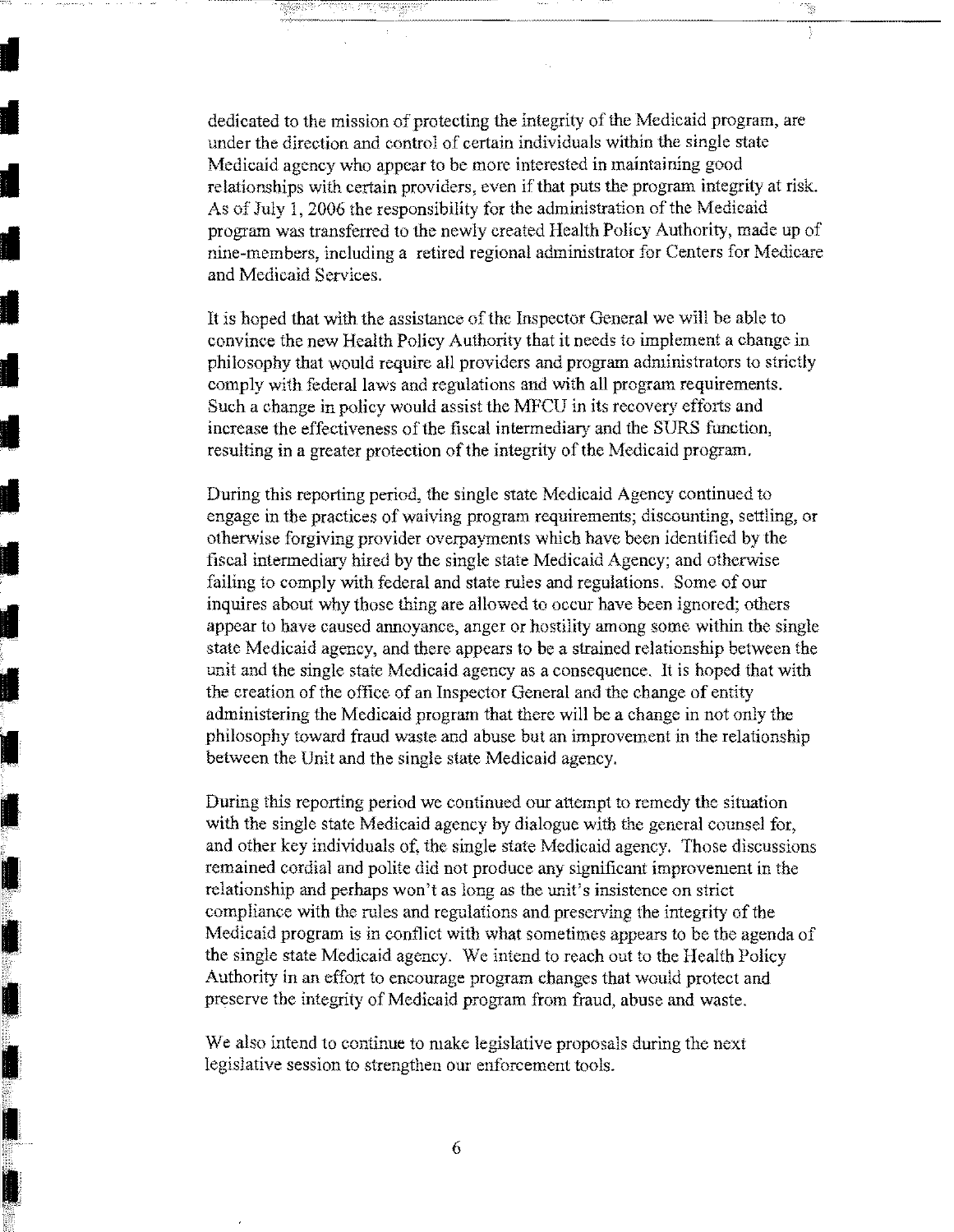The following are brief synopses of some of the criminal cases prosecuted by the unit during this reporting period:

**III** 

II

**II** 

**II** 

**III** 

II

II

II

•<br>•<br>•

 $\mathcal{L}$ 

•

।<br>भारत<br>भारत

•

•

•

 $\mathcal{L}^{\text{max}}_{\text{max}}$ 

•

•

I

#### United States of America vs Arlan D. Kaufman and, Linda J. Kaufman

This case involved physical abuse of mentally ill residents at Kaufman House, a group home in Newton, Kansas by the owners Arlan Kaufman, a one-time licensed clinical social worker with a doctorate degree in social work, and his wife Linda, a registered nurse.

The Kaufmans managed the medical and financial affairs of the residents at their facility. Rather than lawfully and responsibly carrying out their duties as caregivers, the Kaufmans used physical force and threats to intimidate the residents, to isolate them from their families and to sexually humiliate them. At times residents were forced to strip naked and confined to a seclusion room, forced to urinate and defecate into a wastebasket, shocked on the genitals with a stun gun, and forced to perform sexual acts while being videotaped. The residents were repeatedly warned that if they did not obey their abusers they could go to jailor a state mental institution.

While the abusive conditions existed at Kaufinan House, the Kaufmans submitted false claims to Medicare totaling morc than \$200,000 seeking payment for therapy services that were not provided and services that did not meet Medicare standards. Patients and their families also received bills totaling hundreds of thousands of dollars for services that were not rendered.

This case was referred to the United States Attorneys oflice for prosecution because of the Medicare fraud and because federal laws provided greater remedies for the abusive actions than did state laws. The Medicaid Fraud Control Unit remained involved and provided investigative and legal assistance both prior to trial and during the month long trial; including trial testimony.

The federal jury found Arlan Kaufman guilty on 31 counts including conspiracy, forced labor, involuntary servitude, health care fraud, money laundering, mail fraud and obstructing a federal audit. Linda Kaufman was found guilty on 30 counts. Arlan Kaufman was subsequently sentenced to serve 30 years and Linda Kaufman was sentenced to serve 7 years.

#### United State of America v. Peggy Franklin-El and Johnnie Franklin-EI

Assistant Attorney General Loren F. Snell, Jr., acting under his designation of Special Assistant United States Attorney, obtained an indictment of Peggy Franklin-EI and Johnnie Franklin-El from a federal grand jury. The indictment charges the couple each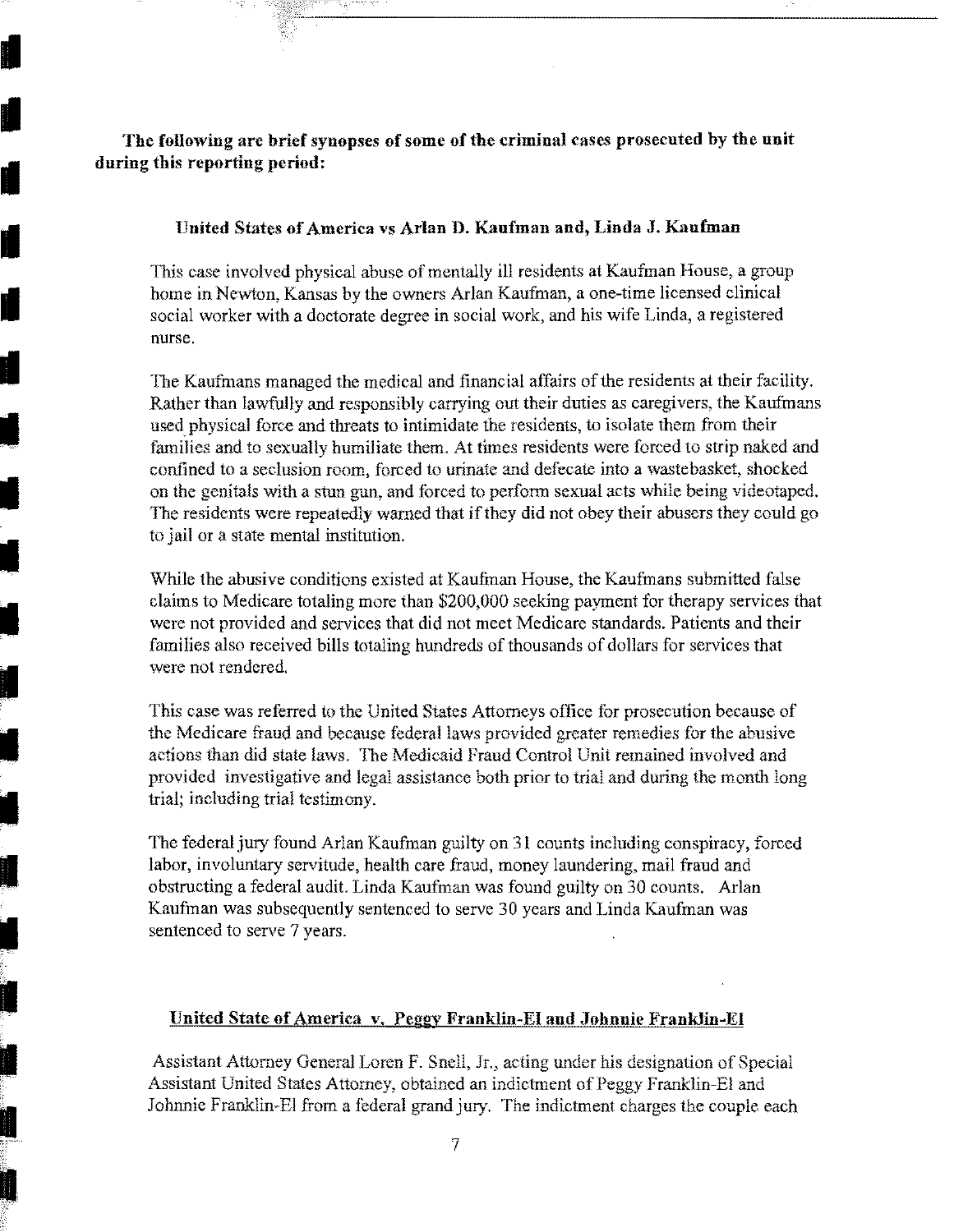with one count of conspiracy, 52 counts of health care fraud, 15 counts of money laundering, and one count of ohstruction of a criminal health care investigation. The indictment alleges that the couple conspired to and knowingly engaged in a scheme to defraud Medicaid of approximately \$1.24 million during the period from June 2003 to Novemher 2004.

According to the indictment, Peggy Franklin-EI and Johnnie Franklin-E1 owned, operated, and were officers of The Great Meeting Is On For Your Success, Inc., a not for profit corporation, that was in the business of allegedly providing counseling services, including drug and alcohol services provided to Medicaid beneficiaries under the community based drug and alcohol abuse services program.

I

I

I

I

I

I

I

I

I

I

I

**I for the control of the control of the control of the control of the control of the control of the control of the control of the control of the control of the control of the control of the control of the control of the c** 

**RESERVE CONTROLLER** 

The defendants, it is alleged, conspired and schemed to defraud the Medicaid program by billing and causing others to bill Medicaid for services that were not provided or were not necessary. In addition, it was alleged that 32% of the total funds billed to and paid by Medicaid were actually for services reportedly provided to individuals related to the defendants. The indictment also alleges that of the 67 total beneficiaries, 56 had not actually been approved for drug and alcohol abuse treatment pursuant to the Medicaid provider manual requirements.

The charge of conspiracy is punishable by not more than five years in federal prison; each count of health care fraud is punishable by up to 10 years imprisorunent; each count of money laundering is punishable by up to 10 years imprisonment; the charge of obstruction of a criminal health care investigation is punishable by not more than five years in federal prison. In addition, the defendants are subject to fines of up to \$2.4 million to be determined by the court.

The defendants have merely been accused and are considered innocent unless and until convicted in a court of law.

#### State v. Michael **Wurm** and Nancy **Wurm**

Michael Wurm and his wife Nancy were found guilty of obtaining or exerting unauthorized control over the life savings of Michael's maternal grandmother. Through a series of bank transfers Michael Wurrn and his wife Naney took \$397,885.25.

In 1999, Michael Wurm became his grandmother's Power of Attorney with authority to handle her financial affairs and pay her bills, including her monthly expenses at a nursing home. Soon after becoming Power of Attorney, Michael Wurm began to transfer funds from his grandmother's checking account into his and Nancy's personal or business accounts. The victim didn't discover that her life savings of \$397,885.25 was gone until her nursing home bills didn't get paid, at which time she became a Medicaid beneficiary.

Michael Wurm was found guilty of ten counts of felony theft and Nancy Wurm was

8

L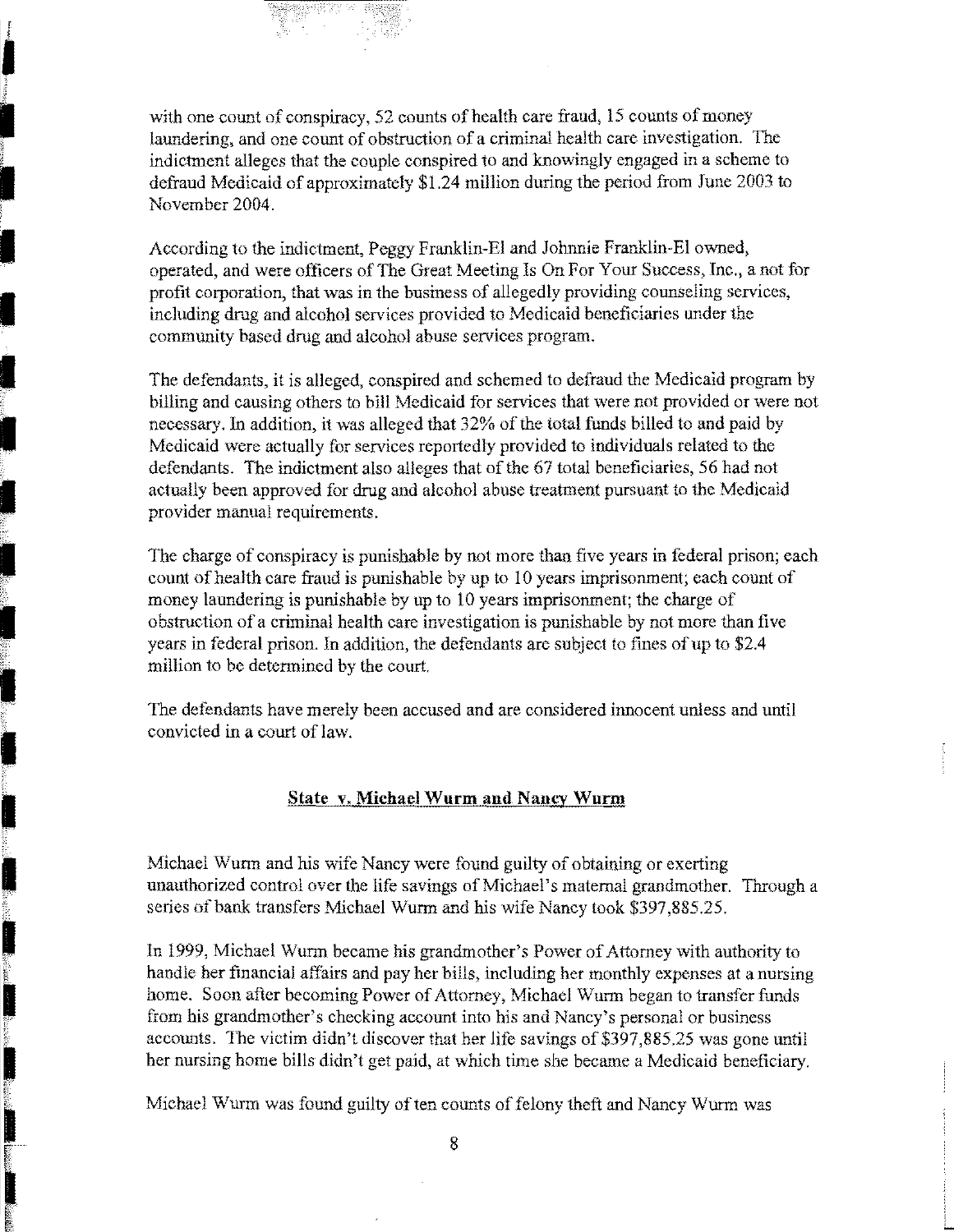found guilty of six counts of misdemeanor theft. Under the Kansas Sentencing Guidelines both defendants were granted probation. Both were ordered to pay restitution

#### **State v. Patricia A. Smitb**

I

I

I

I

I

I

I

I

I

I

I

I

I

I

Patricia A. Smith (a registered nurse) plead guilty to and was convicted of Medicaid fraud. She was granted probation from the confinement portion of her sentence; fined \$5,000 and ordered to pay restitution of \$16,397.16 plus interest.

The charge against Patricia Smith alleged that she knowingly and intentionally aided, abetted, or assisted Timothy W. Smith (her husband - a medical doctor) and or Molly Smith (her daughter) in submitting false and fraudulent claims in the amount of \$22,086.48 to the Kansas Medicaid program. The claims were for personal care attendant services that were not or could not have been provided by Molly Smith. As a consequence the Kansas Medicaid program paid \$16,397.16 for services that were not provided or were not properly billed.

Patricia Smith arranged for Molly Smith to become enrolled as a Personal Care Attendant (PCA) for her sister H.-AS who was a Medicaid eligible minor child still living at the home of Patricia Smith and Timothy W. Smith. We believe that Patricia Smith actually completed the enrollment documents and signed Molly Smith's name to the Provider Agreement. Thereafter Medicaid claims were submitted in Molly's name for services allegedly provided by Molly for H.-AS. That the claims were fraudulent was discovered when a non-family member who was actually providing PCA services saw blank and partially completed time sheets in the Smith home that had been pre-signed with the name of Molly Smith. Further investigation revealed that Molly Smith had signed and given blank or partially complcted time sheets to Patricia Smith who completed them with fraudulent time entries and submitted them to the Medicaid program as if Molly Smith who was living in Chicago - was actually providing the services in the Kansas City area. Patricia Smith also signed Molly Smith's name on some of the time sheets and on the payment checks sent to Molly Smith. The fraudulently obtained funds were then deposited into the family banking account. Beeause the Smith family has significant financial resources, wc were able to obtain full restitution for the Medicaid program without the need for the program to initiate collection activities.

Conspiracy and fraud charges against Molly Smith go to trial at the end of August 2006. Charges against Timothy Smith are pending.